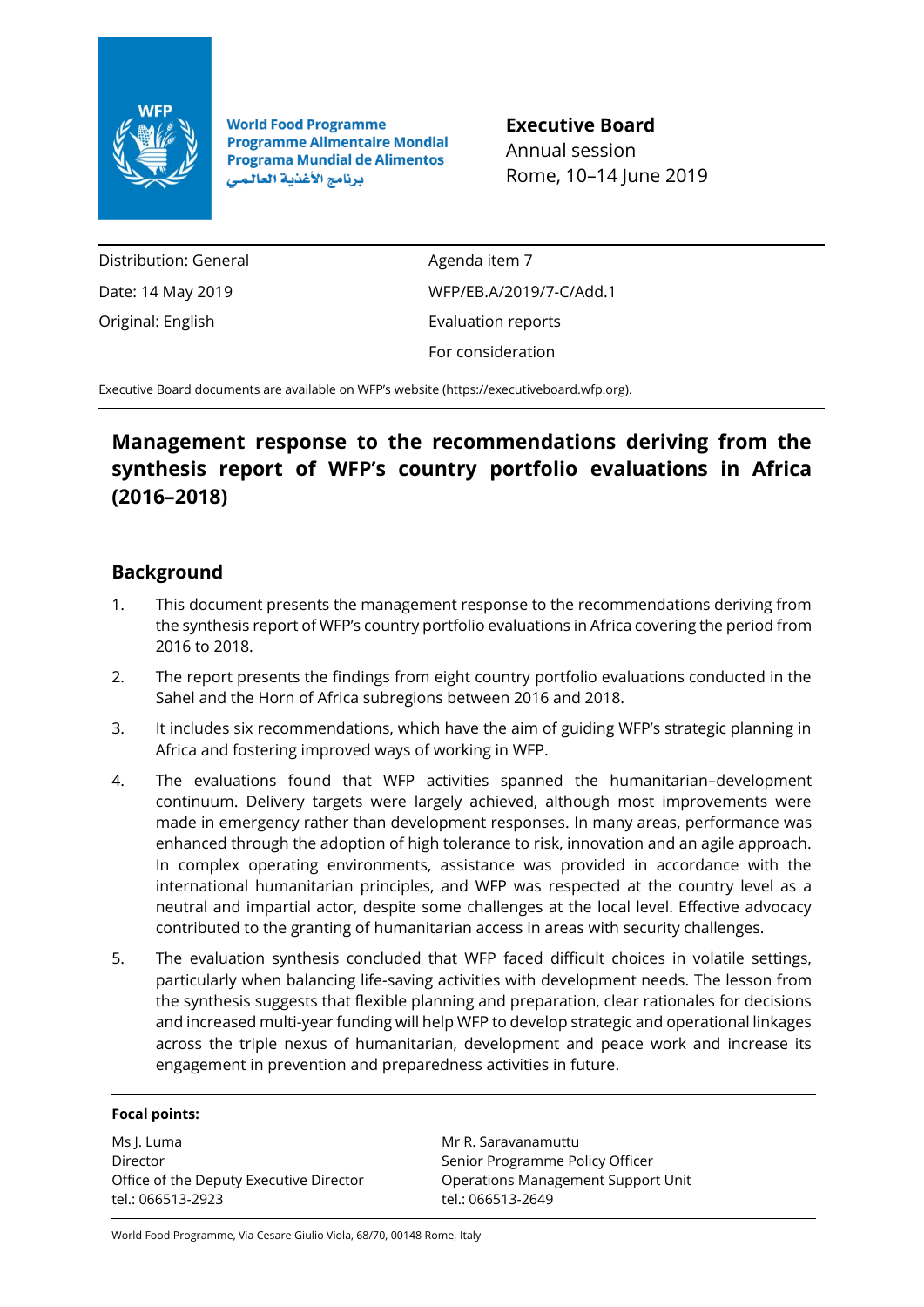- 6. Management appreciates the findings, conclusions, lessons and recommendations included in the report, which are aimed at supporting and informing WFP as it continues its strategic shift to the country strategic plan (CSP) process.
- 7. The following matrix sets out the planned actions and timelines for implementing recommendations from the evaluation synthesis.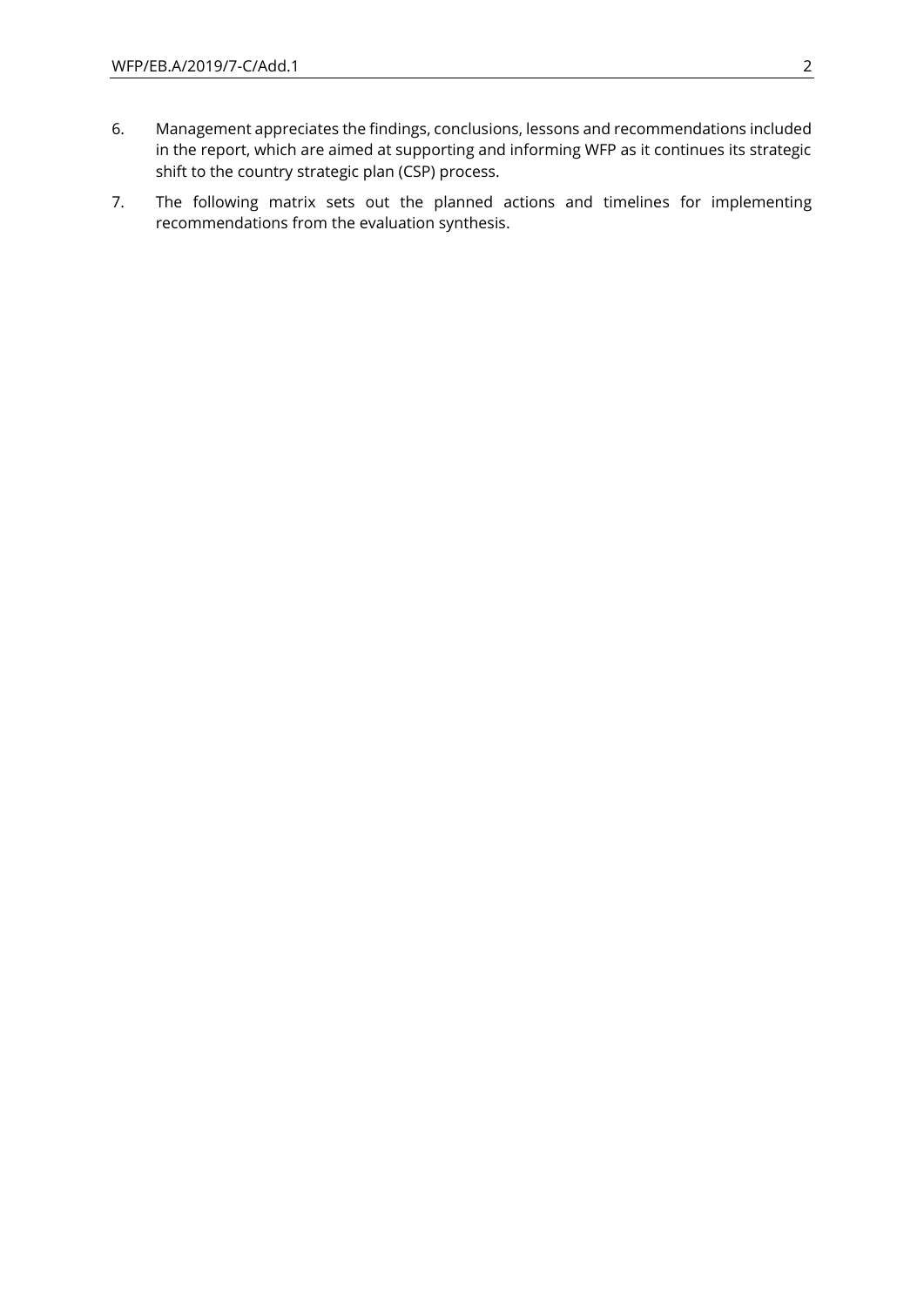| MANAGEMENT RESPONSE TO THE RECOMMENDATIONS DERIVING FROM THE SYNTHESIS REPORT OF<br><b>WFP'S COUNTRY PORTFOLIO EVALUATIONS IN AFRICA (2016-2018)</b>                                                                                                                                                                                                                                             |                                                                                                                                                            |                                                                                                                                                                                                                                                                                                                                                                                                                                                                                                                                                                                                                                                                                                                                                                                                                                                                                                                                                                                                                                                                                                                                                                                                                                                           |                            |  |  |
|--------------------------------------------------------------------------------------------------------------------------------------------------------------------------------------------------------------------------------------------------------------------------------------------------------------------------------------------------------------------------------------------------|------------------------------------------------------------------------------------------------------------------------------------------------------------|-----------------------------------------------------------------------------------------------------------------------------------------------------------------------------------------------------------------------------------------------------------------------------------------------------------------------------------------------------------------------------------------------------------------------------------------------------------------------------------------------------------------------------------------------------------------------------------------------------------------------------------------------------------------------------------------------------------------------------------------------------------------------------------------------------------------------------------------------------------------------------------------------------------------------------------------------------------------------------------------------------------------------------------------------------------------------------------------------------------------------------------------------------------------------------------------------------------------------------------------------------------|----------------------------|--|--|
| <b>Recommendations</b>                                                                                                                                                                                                                                                                                                                                                                           | <b>Action by</b>                                                                                                                                           | Management response and action taken/to be taken                                                                                                                                                                                                                                                                                                                                                                                                                                                                                                                                                                                                                                                                                                                                                                                                                                                                                                                                                                                                                                                                                                                                                                                                          | Implementation<br>deadline |  |  |
| <b>Recommendation 1:</b>                                                                                                                                                                                                                                                                                                                                                                         |                                                                                                                                                            | Agreed.                                                                                                                                                                                                                                                                                                                                                                                                                                                                                                                                                                                                                                                                                                                                                                                                                                                                                                                                                                                                                                                                                                                                                                                                                                                   |                            |  |  |
| Improve the availability and use of guidance to support<br><b>CSP</b> design<br>(i) Provide clear and specific guidance (particularly within<br>CSP and national zero hunger strategic review<br>guidance) to ensure that CSPs include:<br>The use of conflict-sensitive approaches (including<br>➤<br>conflict/fragility analysis, do no harm and<br>peacebuilding approaches, where relevant); | Policy and Programme<br>Division (OSZ), Emergency<br>Preparedness and<br><b>Support Response</b><br>Division and Enterprise<br>Risk Management<br>Division | Management agrees that there is need to provide<br>(i)<br>additional guidance on conflict analysis and conflict<br>sensitivity in order to support CSP design and the zero<br>hunger strategic review process.<br>Where appropriate, CSP documents will identify<br>➤<br>concerns regarding conflict, measures for mitigating<br>these concerns and expected contributions to peace. To<br>facilitate this a specific module on conflict analysis and<br>conflict-sensitive approaches will be included in WFP<br>programme guidance. WFP will partner with the<br>Stockholm International Peace Research Institute on<br>refining guidance for the design of programmes in<br>humanitarian, development and peace settings. Further<br>insights into conflict sensitivity will be generated from<br>ongoing discussions about the United Nations reform<br>process and the United Nations development<br>assistance framework (UNDAF) and from a review of<br>CSPs and zero hunger strategic reviews aimed at<br>ensuring closer linkages to Sustainable Development<br>Goals (SDGs) in addition to SDGs 2 and 17. An internal<br>review of the zero hunger strategic review process and<br>its linkages to UNDAF common country analyses is<br>ongoing. | Fourth quarter of<br>2019  |  |  |

# **MANAGEMENT RESPONSE TO THE RECOMMENDATIONS DERIVING FROM THE SYNTHESIS REPORT OF**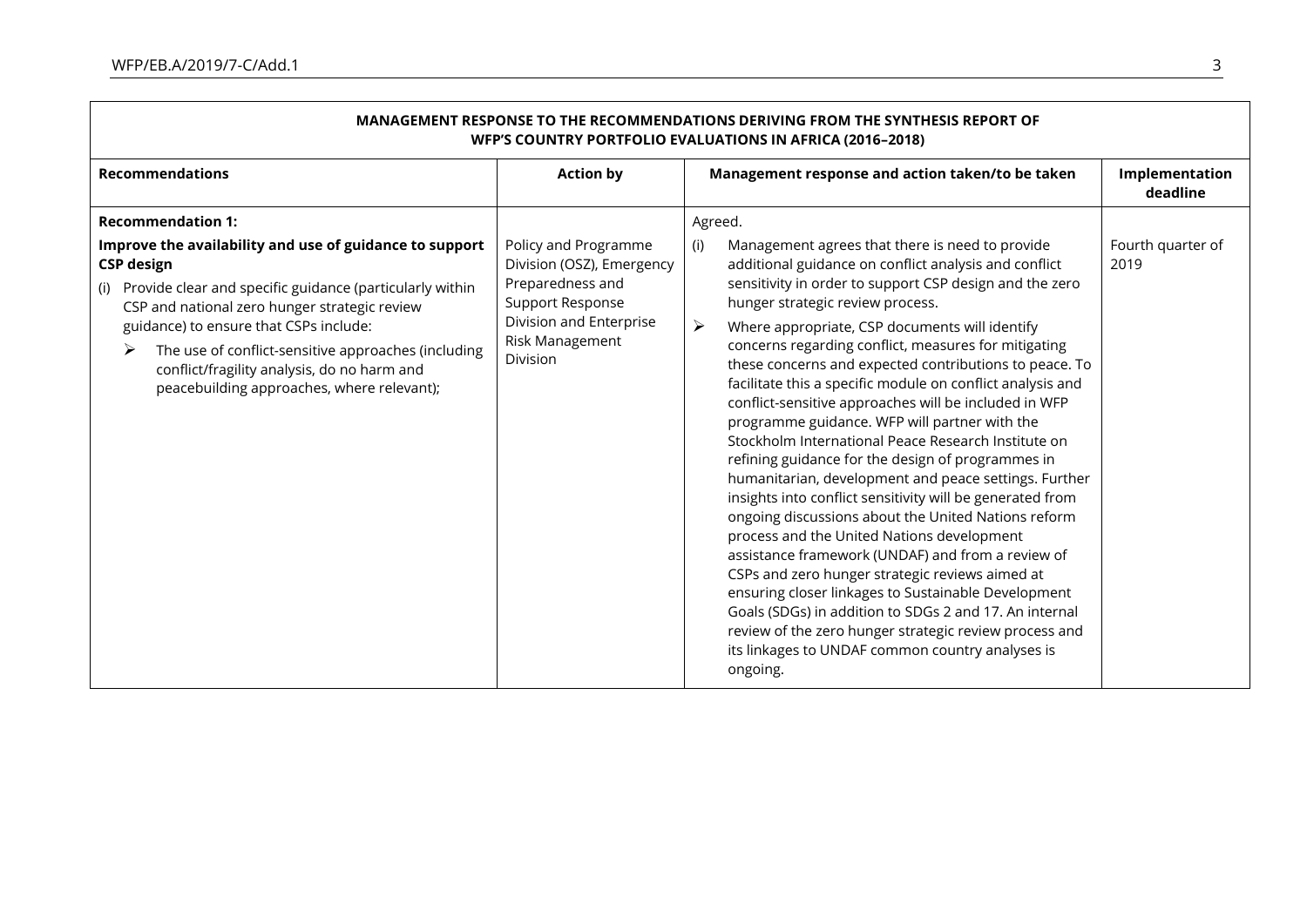$\overline{\phantom{a}}$ 

| MANAGEMENT RESPONSE TO THE RECOMMENDATIONS DERIVING FROM THE SYNTHESIS REPORT OF<br>WFP'S COUNTRY PORTFOLIO EVALUATIONS IN AFRICA (2016-2018) |                                                                                                 |                                                                                                                                                                                                                                                                                                                                                                                                                                          |                            |  |
|-----------------------------------------------------------------------------------------------------------------------------------------------|-------------------------------------------------------------------------------------------------|------------------------------------------------------------------------------------------------------------------------------------------------------------------------------------------------------------------------------------------------------------------------------------------------------------------------------------------------------------------------------------------------------------------------------------------|----------------------------|--|
| <b>Recommendations</b>                                                                                                                        | <b>Action by</b>                                                                                | Management response and action taken/to be taken                                                                                                                                                                                                                                                                                                                                                                                         | Implementation<br>deadline |  |
| Support for innovation (including building the<br>➤<br>evidence base; piloting/trialing approaches;<br>monitoring and reporting on results);  |                                                                                                 | ➤<br>WFP will direct attention to innovations and make<br>concerted efforts to develop an evidence base that<br>supports the testing and piloting of approaches and the<br>monitoring of and reporting on results. Several CSPs<br>have benefited from the WFP Innovation Accelerator,<br>which has facilitated the inclusion of innovations early<br>in the design process and in the implementation phase.                             | Fourth quarter of<br>2019  |  |
| Risk identification and mitigation in CSP design across<br>➤<br>the spectrum of political, strategic and conflict-related<br>risks.           |                                                                                                 | ➤<br>WFP has included a section on risk management in the<br>template for CSP documents, together with guidance on<br>the risk categories identified in its 2018 enterprise risk<br>management policy. In order to further mitigate risks<br>during CSP implementation, management will<br>emphasize the importance of carrying out thorough<br>context analysis, including consideration of strategic,<br>political and conflict risks. | Fourth quarter of<br>2019  |  |
| (ii) At the next available opportunity (CSP<br>formulation/mid-term review) ensure that these areas<br>are fully and explicitly addressed.    | Country offices with<br>support from the<br>regional bureaux for East<br>Africa and West Africa | Where appropriate and with guidance and support<br>(ii)<br>from regional bureaux and headquarters, country<br>offices will use the first opportunity - including during<br>CSP formulation and mid-term reviews - to address the<br>issues identified in recommendation 1.                                                                                                                                                               |                            |  |

# **MANAGEMENT RESPONSE TO THE RECOMMENDATIONS DERIVING FROM THE SYNTHESIS REPORT OF**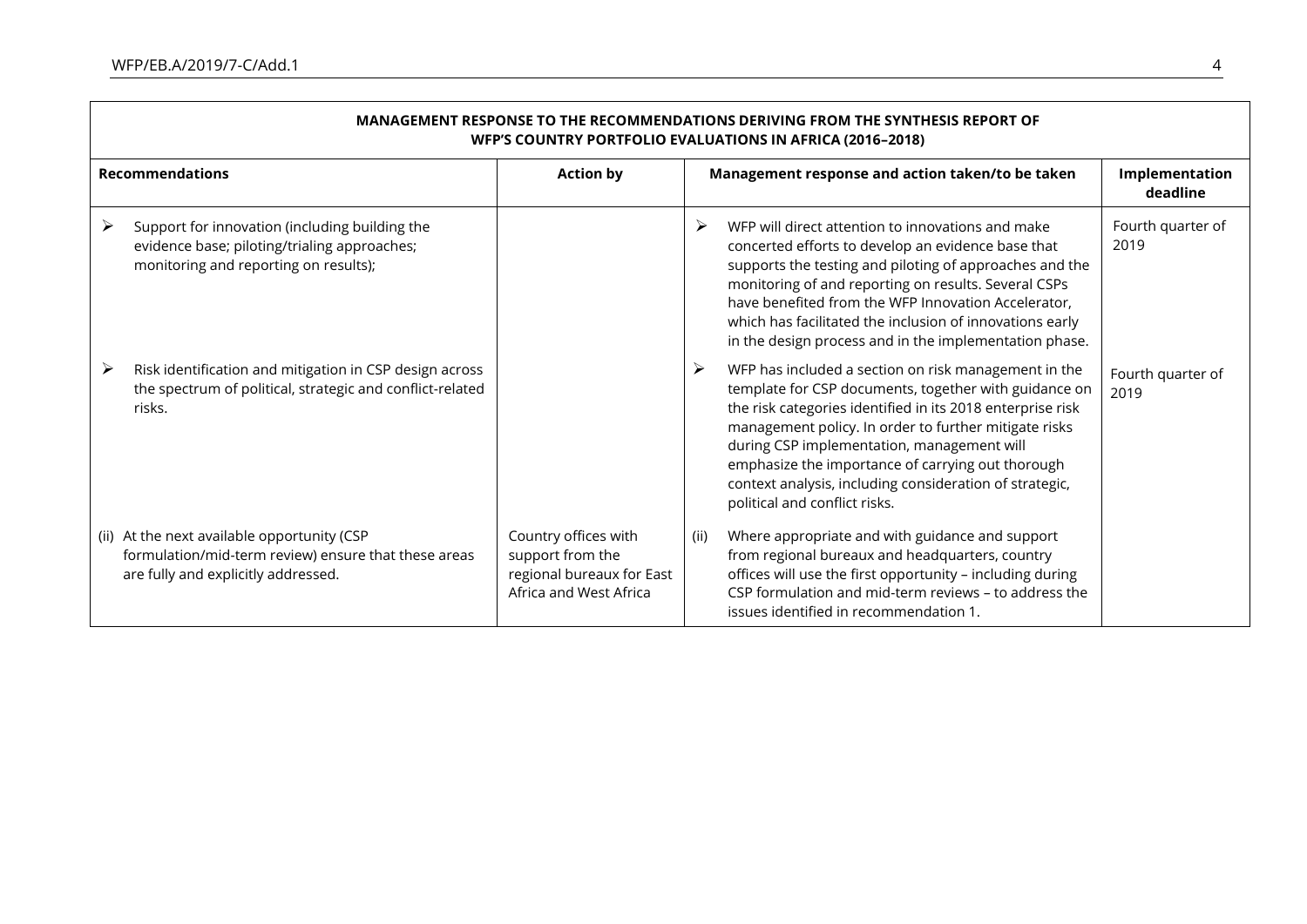$\blacksquare$ 

| MANAGEMENT RESPONSE TO THE RECOMMENDATIONS DERIVING FROM THE SYNTHESIS REPORT OF<br>WFP'S COUNTRY PORTFOLIO EVALUATIONS IN AFRICA (2016-2018)                                                                                                                                                                                                                     |                                                                                                                                                                   |                                                                                                                                                                                                                                                                                                                                                                                                                                                                                                                                                                                                                                                                                                                                                                                                                                                                                                                                                                                                                                                           |                            |  |
|-------------------------------------------------------------------------------------------------------------------------------------------------------------------------------------------------------------------------------------------------------------------------------------------------------------------------------------------------------------------|-------------------------------------------------------------------------------------------------------------------------------------------------------------------|-----------------------------------------------------------------------------------------------------------------------------------------------------------------------------------------------------------------------------------------------------------------------------------------------------------------------------------------------------------------------------------------------------------------------------------------------------------------------------------------------------------------------------------------------------------------------------------------------------------------------------------------------------------------------------------------------------------------------------------------------------------------------------------------------------------------------------------------------------------------------------------------------------------------------------------------------------------------------------------------------------------------------------------------------------------|----------------------------|--|
| <b>Recommendations</b>                                                                                                                                                                                                                                                                                                                                            | <b>Action by</b>                                                                                                                                                  | Management response and action taken/to be taken                                                                                                                                                                                                                                                                                                                                                                                                                                                                                                                                                                                                                                                                                                                                                                                                                                                                                                                                                                                                          | Implementation<br>deadline |  |
| <b>Recommendation 2:</b><br>Strengthen the financial and partnership base for the<br>development and peacebuilding aspects of zero hunger<br>(i) Develop regional medium-term partnership strategies<br>explicitly defining WFP's comparative advantage and<br>intended contributions to the collective development<br>and peacebuilding elements of zero hunger. | Regional bureaux for East<br>Africa and West Africa<br>with engagement of<br>country offices and<br>support from the<br>Partnerships and<br>Governance Department | Agreed.<br>Regional bureaux will develop regional level partnership<br>(i)<br>strategies that define and leverage WFP's comparative<br>advantages - including those in food security and<br>nutrition analysis, logistics, agility in operating at scale,<br>field knowledge, innovation and humanitarian advocacy<br>- in order to support operations in delivering<br>humanitarian, development and peacebuilding<br>objectives. WFP is encouraging country offices and<br>regional bureaux to formulate partnership action plans<br>that support country offices in engaging systematically<br>and strategically with partners, mobilizing resources<br>and positioning their programmes in relation to<br>national strategies, policies and plans and<br>internationally agreed frameworks, standards and<br>norms Partnership action plans are comprehensive<br>documents that formulate a strategy for strengthening<br>all types of partnership and include a<br>fundraising strategy.<br>Through its regional and country partnership action<br>➤ | First quarter of<br>2021   |  |
| (ii) Develop a fundraising strategy to strengthen medium<br>to long-term financing of development and<br>peacebuilding activities. Include the following:<br>➤<br>Clear and time-bound targets for more flexible and<br>predictable funding for development and<br>peacebuilding activities in the context; and                                                   |                                                                                                                                                                   | plans, WFP will continue to prioritize the development<br>of strategic partnerships with a broader range of<br>donors with a view to ensuring that its resource base is<br>better aligned with the requirements of its strategic<br>plan and CSPs. WFP will continue to advocate for and<br>request flexible and predictable funding for all of its<br>activities, including those for development and<br>peacebuilding, reflecting the integrated planning and<br>multi-year timeframe of CSPs.                                                                                                                                                                                                                                                                                                                                                                                                                                                                                                                                                          | First quarter of<br>2021   |  |

 $\overline{\phantom{0}}$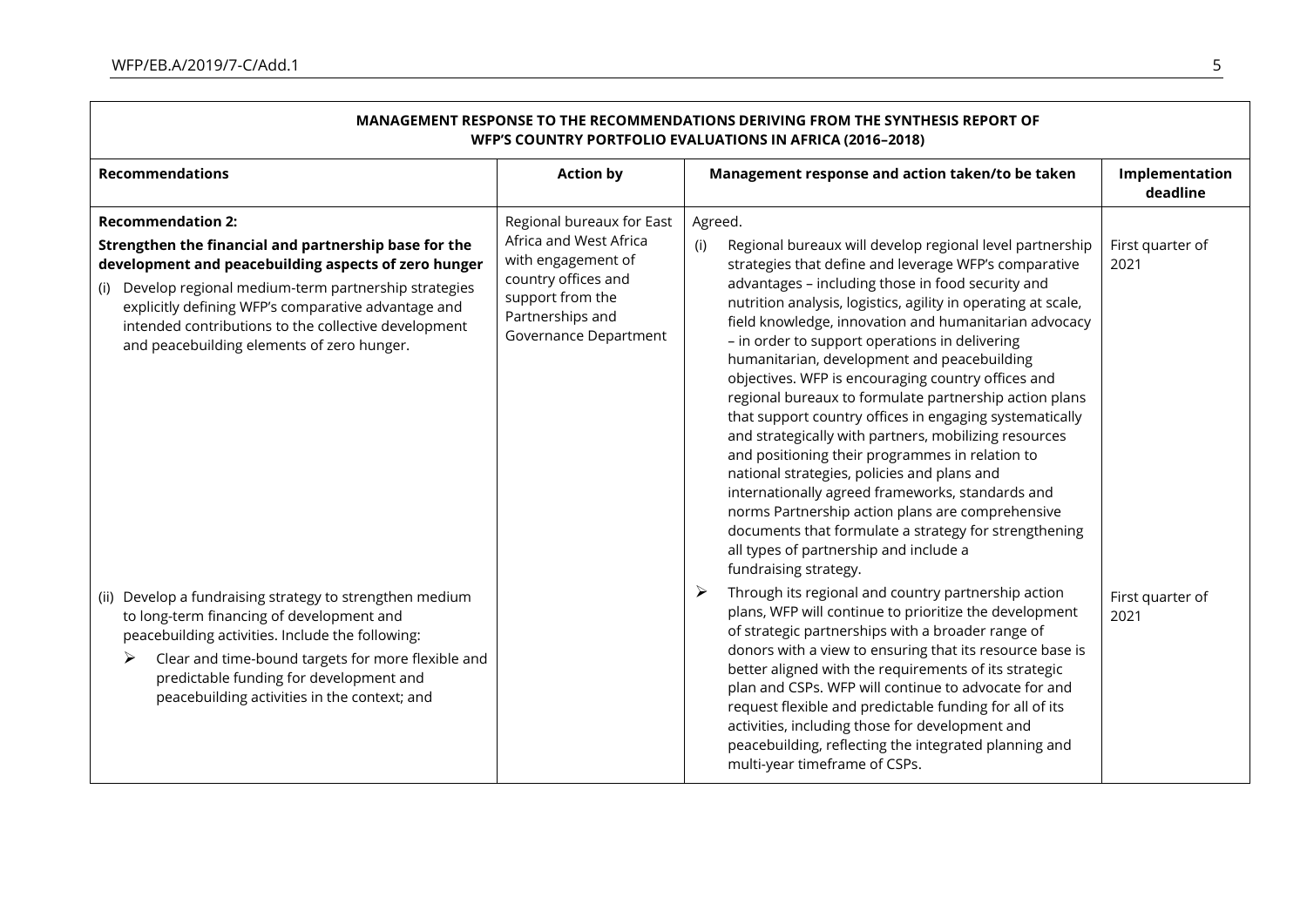ா

| MANAGEMENT RESPONSE TO THE RECOMMENDATIONS DERIVING FROM THE SYNTHESIS REPORT OF<br><b>WFP'S COUNTRY PORTFOLIO EVALUATIONS IN AFRICA (2016-2018)</b>                                                                                                                |                                                                                                                                   |                                                                                                                                                                                                                                                                                                                                                                                                                                                                                                                                                                                                                                    |                            |  |  |
|---------------------------------------------------------------------------------------------------------------------------------------------------------------------------------------------------------------------------------------------------------------------|-----------------------------------------------------------------------------------------------------------------------------------|------------------------------------------------------------------------------------------------------------------------------------------------------------------------------------------------------------------------------------------------------------------------------------------------------------------------------------------------------------------------------------------------------------------------------------------------------------------------------------------------------------------------------------------------------------------------------------------------------------------------------------|----------------------------|--|--|
| <b>Recommendations</b>                                                                                                                                                                                                                                              | <b>Action by</b>                                                                                                                  | Management response and action taken/to be taken                                                                                                                                                                                                                                                                                                                                                                                                                                                                                                                                                                                   | Implementation<br>deadline |  |  |
| $\blacktriangleright$<br>Communication strategies to convey the cost and<br>potential harm to communities of interrupting<br>ongoing development and peacebuilding activities<br>to address emergency response.                                                     |                                                                                                                                   | ➤<br>Regional bureaux will continue to support country<br>offices with their fundraising strategies, including by<br>building an evidence base for investments in<br>development and peacebuilding activities and<br>emphasizing the need for continuity in these activities,<br>even during emergency responses.                                                                                                                                                                                                                                                                                                                  | First quarter of<br>2021   |  |  |
| <b>Recommendation 3:</b>                                                                                                                                                                                                                                            | Human Resources                                                                                                                   | Agreed.                                                                                                                                                                                                                                                                                                                                                                                                                                                                                                                                                                                                                            |                            |  |  |
| Address staffing and management arrangements in<br>fragile contexts and protracted crises                                                                                                                                                                           | Division and the human<br>resources units in the<br>regional bureaux for East<br>Africa and West Africa,<br>with support from OSZ | (i)<br>WFP will maintain its efforts to ensure appropriate<br>staffing at hardship duty stations, in compliance with                                                                                                                                                                                                                                                                                                                                                                                                                                                                                                               | First quarter of<br>2021   |  |  |
| Examine incentives to ensure that hard-to-fill duty<br>(i)<br>stations receive assistance with filling key management<br>and staffing posts and for ensuring continuity<br>thereafter (mindful of diversity issues and the<br>corporate gender parity action plan). |                                                                                                                                   | the corporate gender parity action plan wherever<br>possible. This is facilitated by changes to the<br>reassignment policy, which were made in November<br>2016. The filling of positions for Level 3 and Level 2<br>emergency responses will continue to be prioritized<br>over all other vacancies. WFP is unable to introduce<br>remunerative incentives for staff as these are within the<br>purview of the International Civil Service Commission.                                                                                                                                                                            |                            |  |  |
| Build or enhance skills for fragile situations and<br>(ii)<br>protracted crises, including skills relevant to<br>conflict-sensitive approaches, peacebuilding, political<br>awareness, innovation, gender, protection, the IHPs<br>and AAP.                         |                                                                                                                                   | WFP will continue to develop the staff skills required for<br>(ii)<br>work in fragile settings and protracted crises through<br>training and the coaching and mentoring of staff<br>members who are newly assigned to these situations.<br>Staff rosters such as Future International Talent pools<br>and job profiles will also be managed in ways that<br>enhance access to staff with the requisite skills and<br>experience, including in gender and protection issues<br>and accountability to affected populations. Where<br>needed, responsibilities in these areas will be further<br>articulated within job descriptions. |                            |  |  |

۰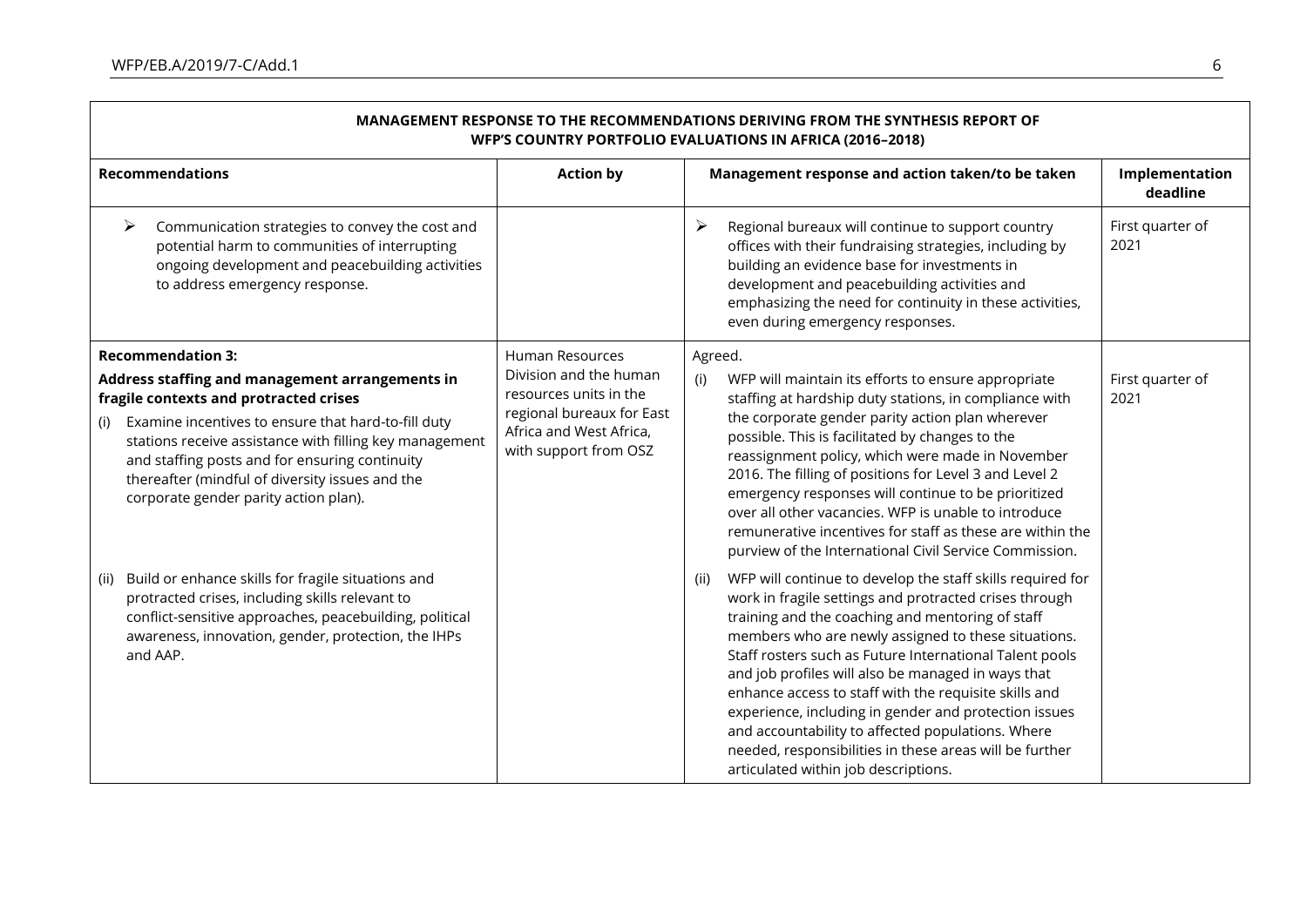| MANAGEMENT RESPONSE TO THE RECOMMENDATIONS DERIVING FROM THE SYNTHESIS REPORT OF<br>WFP'S COUNTRY PORTFOLIO EVALUATIONS IN AFRICA (2016-2018)                                                                                                                                                                                                                                                                                                                                                                                                                       |                                                                                                                                                     |                                                                                                                                                                                                                                                                                                                                                                                                                                                                                                                                                                                                                                                                                                                                                                                                                                                                                                                     |                            |  |
|---------------------------------------------------------------------------------------------------------------------------------------------------------------------------------------------------------------------------------------------------------------------------------------------------------------------------------------------------------------------------------------------------------------------------------------------------------------------------------------------------------------------------------------------------------------------|-----------------------------------------------------------------------------------------------------------------------------------------------------|---------------------------------------------------------------------------------------------------------------------------------------------------------------------------------------------------------------------------------------------------------------------------------------------------------------------------------------------------------------------------------------------------------------------------------------------------------------------------------------------------------------------------------------------------------------------------------------------------------------------------------------------------------------------------------------------------------------------------------------------------------------------------------------------------------------------------------------------------------------------------------------------------------------------|----------------------------|--|
| <b>Recommendations</b>                                                                                                                                                                                                                                                                                                                                                                                                                                                                                                                                              | <b>Action by</b>                                                                                                                                    | Management response and action taken/to be taken                                                                                                                                                                                                                                                                                                                                                                                                                                                                                                                                                                                                                                                                                                                                                                                                                                                                    | Implementation<br>deadline |  |
| Build or enhance staff capacities to engage in policy<br>(iii)<br>dialogue with national and local authorities in key<br>areas, including with regard to developing policy and<br>strategy frameworks where they are absent or weak.                                                                                                                                                                                                                                                                                                                                |                                                                                                                                                     | WFP will continue to develop staff's skills in policy<br>(iii)<br>dialogue with national and local authorities. Initiatives<br>for developing in-house capacities will include training<br>in the skills needed for implementation of initiatives<br>related to the CSP framework, the 2030 Agenda and the<br>United Nations reform.                                                                                                                                                                                                                                                                                                                                                                                                                                                                                                                                                                                |                            |  |
| <b>Recommendation 4:</b><br>Develop regional-level operational plans for<br>development and peacebuilding actions required to<br>reduce food and nutrition insecurity, applying a<br>gender-transformative lens<br>(i) Within the multi-year planning opportunity presented<br>by CSPs, and based on the mapping of root causes and<br>national capacity, identify the regional-level<br>medium-term development and peacebuilding actions<br>required to prevent and reduce food and nutrition<br>insecurity, focusing on strengthening systems where<br>feasible. | Regional bureaux for East<br>Africa and West Africa<br>with engagement of<br>country offices and<br>support from OSZ and<br>the Gender Office (GEN) | Partially agreed.<br>Partially agreed. The principal focus of the current WFP<br>(i)<br>strategic plan and the Integrated Road Map is on CSPs.<br>Where appropriate, WFP regional bureaux will explore<br>the possibility of developing regional level operational<br>plans that reflect regional development and<br>peacebuilding priorities. However, conditions in some<br>countries and subregions may make it necessary to<br>develop operational plans at the country rather than<br>the regional level. Broader regional concerns will also<br>continue to be taken into account in country-level<br>strategic planning and operational prioritization for<br>development and peacebuilding actions. Mid-term<br>reviews and CSPs will be designed in ways that<br>strengthen the evidence base for programme design<br>and implementation through attention to systems, root<br>causes and capacity levels. | Fourth quarter of<br>2019  |  |
| (ii) Ensure a gender-transformative approach to achieving<br>planned strategic outcomes by:                                                                                                                                                                                                                                                                                                                                                                                                                                                                         |                                                                                                                                                     | Agreed. With support from OSZ and the Gender Office,<br>(ii)<br>regional bureaux will continue to support country<br>offices in their gender mainstreaming efforts.                                                                                                                                                                                                                                                                                                                                                                                                                                                                                                                                                                                                                                                                                                                                                 |                            |  |

┑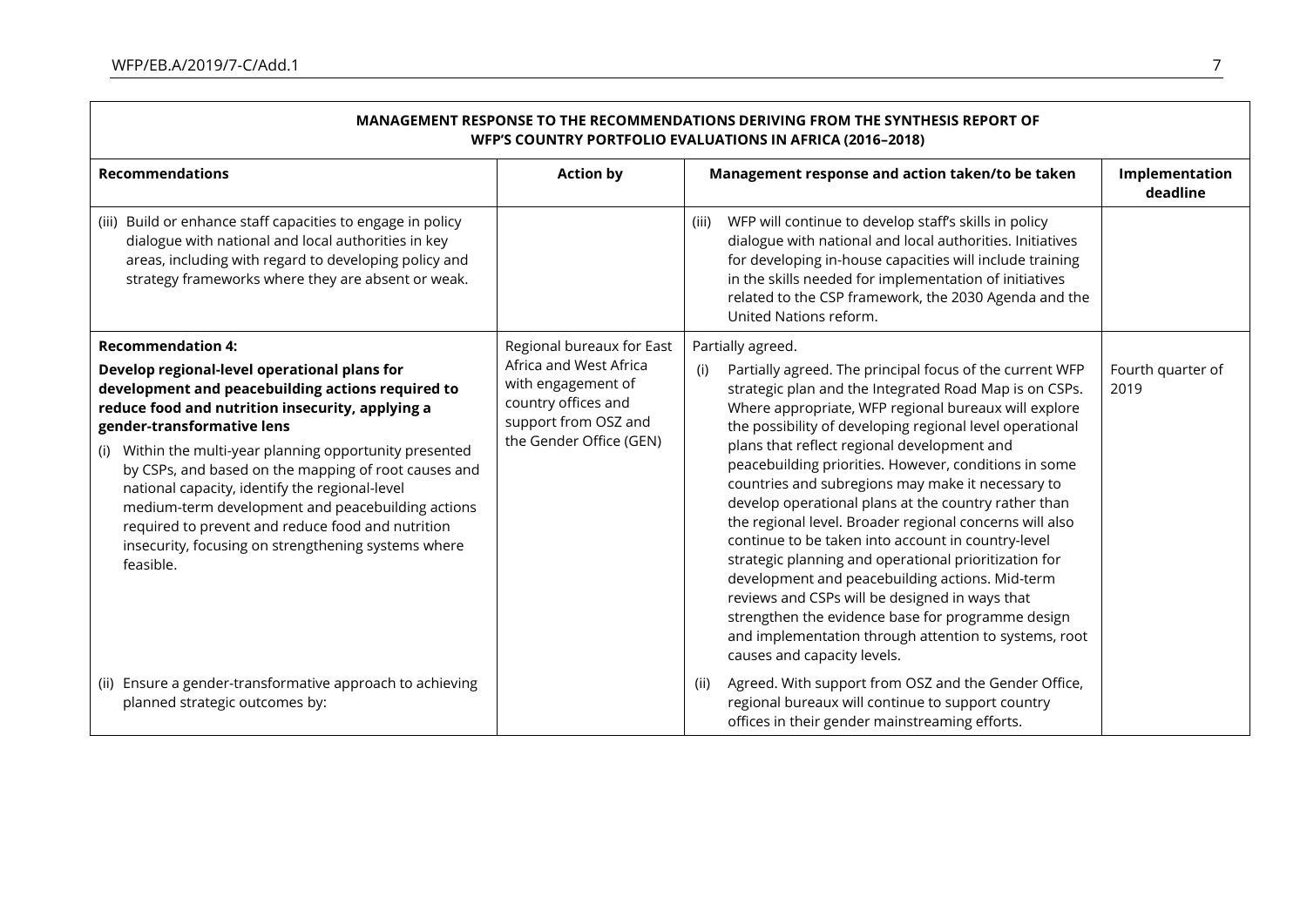$\overline{\phantom{a}}$ 

| MANAGEMENT RESPONSE TO THE RECOMMENDATIONS DERIVING FROM THE SYNTHESIS REPORT OF<br><b>WFP'S COUNTRY PORTFOLIO EVALUATIONS IN AFRICA (2016-2018)</b>                    |                  |                                                                                                                                                                                                                                                                                                                                                                                                                                                      |                            |  |
|-------------------------------------------------------------------------------------------------------------------------------------------------------------------------|------------------|------------------------------------------------------------------------------------------------------------------------------------------------------------------------------------------------------------------------------------------------------------------------------------------------------------------------------------------------------------------------------------------------------------------------------------------------------|----------------------------|--|
| <b>Recommendations</b>                                                                                                                                                  | <b>Action by</b> | Management response and action taken/to be taken                                                                                                                                                                                                                                                                                                                                                                                                     | Implementation<br>deadline |  |
| ≻<br>Using available tools to adopt gender-transformative<br>approaches within development and peacebuilding<br>programming and following through on<br>implementation; |                  | ➤<br>Agreed. WFP will strengthen and apply tools and<br>processes that foster gender-transformative<br>approaches to food security and nutrition, such as the<br>Gender Toolkit and the Gender Transformation<br>Programme. WFP will also enhance gender and age<br>analyses and their use and the formulation and<br>implementation of context-specific gender equality<br>strategies, which will be assisted by gender specialists<br>as required. | Fourth quarter of<br>2019  |  |
| Embedding gender in country office annual work<br>plans; and                                                                                                            |                  | Agreed. WFP will operationalize the gender-related<br>➤<br>results included in CSPs through annual country office<br>work plans. This will involve elaborating specific<br>activities aimed at achieving outputs and outcomes<br>that foster gender equality and ensuring that their<br>implementation is supported with adequate human<br>and financial resources.                                                                                  | Fourth quarter of<br>2019  |  |
| Tracking progress through gender-responsive<br>monitoring.                                                                                                              |                  | Agreed. WFP recognizes the importance of tracking<br>➤<br>progress through gender-responsive monitoring. All<br>WFP country offices with CSPs are committed to<br>carrying out gender-responsive monitoring and have<br>access to tools for doing so. Starting in 2019, the<br>Gender Office will work with the Monitoring and<br>Evaluation Liaison Unit and regional bureaux on the<br>piloting of gender-responsive monitoring.                   | Fourth quarter of<br>2019  |  |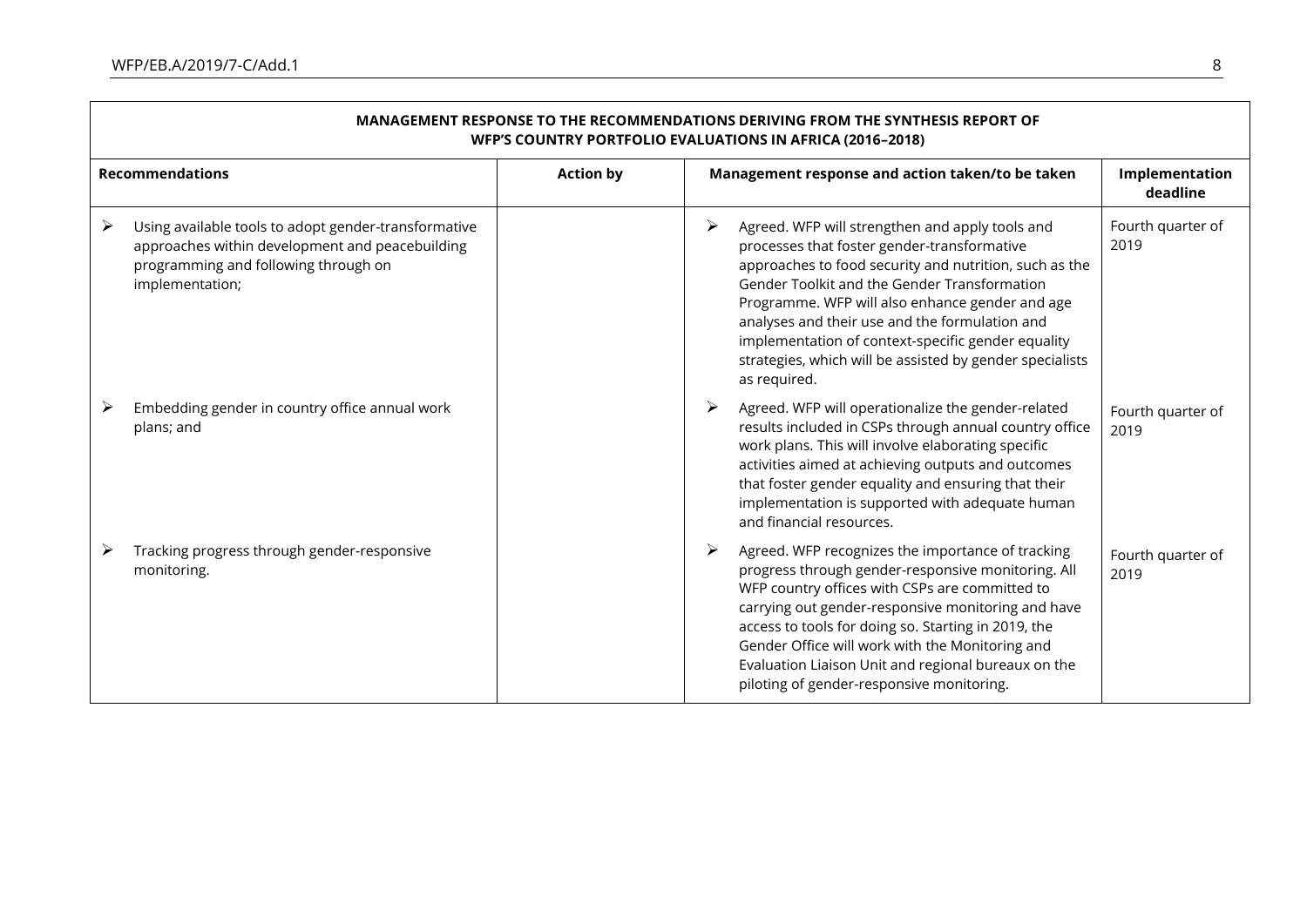$\Gamma$ 

| MANAGEMENT RESPONSE TO THE RECOMMENDATIONS DERIVING FROM THE SYNTHESIS REPORT OF<br><b>WFP'S COUNTRY PORTFOLIO EVALUATIONS IN AFRICA (2016-2018)</b>                                                                                                                                                                                      |                                                                                                                                                                                                                       |                                                                                                                                                                                                                                                                                                                                                                                                                                                                                                                                                                                                                                                        |                            |  |  |
|-------------------------------------------------------------------------------------------------------------------------------------------------------------------------------------------------------------------------------------------------------------------------------------------------------------------------------------------|-----------------------------------------------------------------------------------------------------------------------------------------------------------------------------------------------------------------------|--------------------------------------------------------------------------------------------------------------------------------------------------------------------------------------------------------------------------------------------------------------------------------------------------------------------------------------------------------------------------------------------------------------------------------------------------------------------------------------------------------------------------------------------------------------------------------------------------------------------------------------------------------|----------------------------|--|--|
| <b>Recommendations</b>                                                                                                                                                                                                                                                                                                                    | <b>Action by</b>                                                                                                                                                                                                      | Management response and action taken/to be taken                                                                                                                                                                                                                                                                                                                                                                                                                                                                                                                                                                                                       | Implementation<br>deadline |  |  |
| <b>Recommendation 5:</b><br>Systematize localized adherence to the IHPs,<br>particularly in complex emergencies and protracted<br>crises<br>Strengthen staff competencies related to<br>(i)<br>humanitarian principles and access, particularly in<br>complex emergency situations, including by<br>developing tailored training modules. | Country offices with<br>support from the regional<br>bureaux for East Africa<br>and West Africa, the<br>Emergencies and<br>Transitions Unit (OSZPH),<br>the NGO Partnerships<br>Unit and the Supply Chain<br>Division | Partially agreed.<br>(i)<br>Agreed. With support from OSZPH, the regional<br>bureaux will continue to strengthen the competencies<br>in humanitarian principles of WFP staff and partners,<br>including through formal training and the use of<br>specialized expertise provided by partners. The Centre<br>of Competence on Humanitarian Negotiation is<br>providing training for staff, alongside tailored<br>engagement at the country level. A plan for<br>strengthening capacities in humanitarian principles and<br>access will also be developed by the end of 2019 as part<br>of WFP's corporate approach to enhancing<br>humanitarian access. | Fourth quarter of<br>2019  |  |  |
| Ensure that humanitarian principles are integrated<br>(ii)<br>into engagement with cooperating and commercial<br>partners, including selection processes, field level<br>agreements, assessments, planning and<br>communications.                                                                                                         |                                                                                                                                                                                                                       | Agreed. Actions will be taken to enhance the integration<br>(ii)<br>of humanitarian principles into WFP's engagement with<br>cooperating and commercial partners, including in<br>selection processes, field-level agreements and due<br>diligence processes for contractors.                                                                                                                                                                                                                                                                                                                                                                          | Fourth quarter of<br>2019  |  |  |
| Country offices should report on the implementation<br>(iii)<br>of these recommendations to their regional bureaux.                                                                                                                                                                                                                       |                                                                                                                                                                                                                       | (iii) Partially agreed. Country offices' implementation of<br>recommendations will be assessed and periodically<br>reviewed as part of the regular support for quality<br>assurance that regional bureaux and headquarters<br>units provide, rather than through continuous<br>reporting, which would create a heavy additional<br>administrative burden for country offices and regional<br>bureaux. However, issues requiring more specific<br>follow-up action will be reported to the appropriate<br>regional bureau and headquarters units                                                                                                        | Fourth quarter of<br>2019  |  |  |